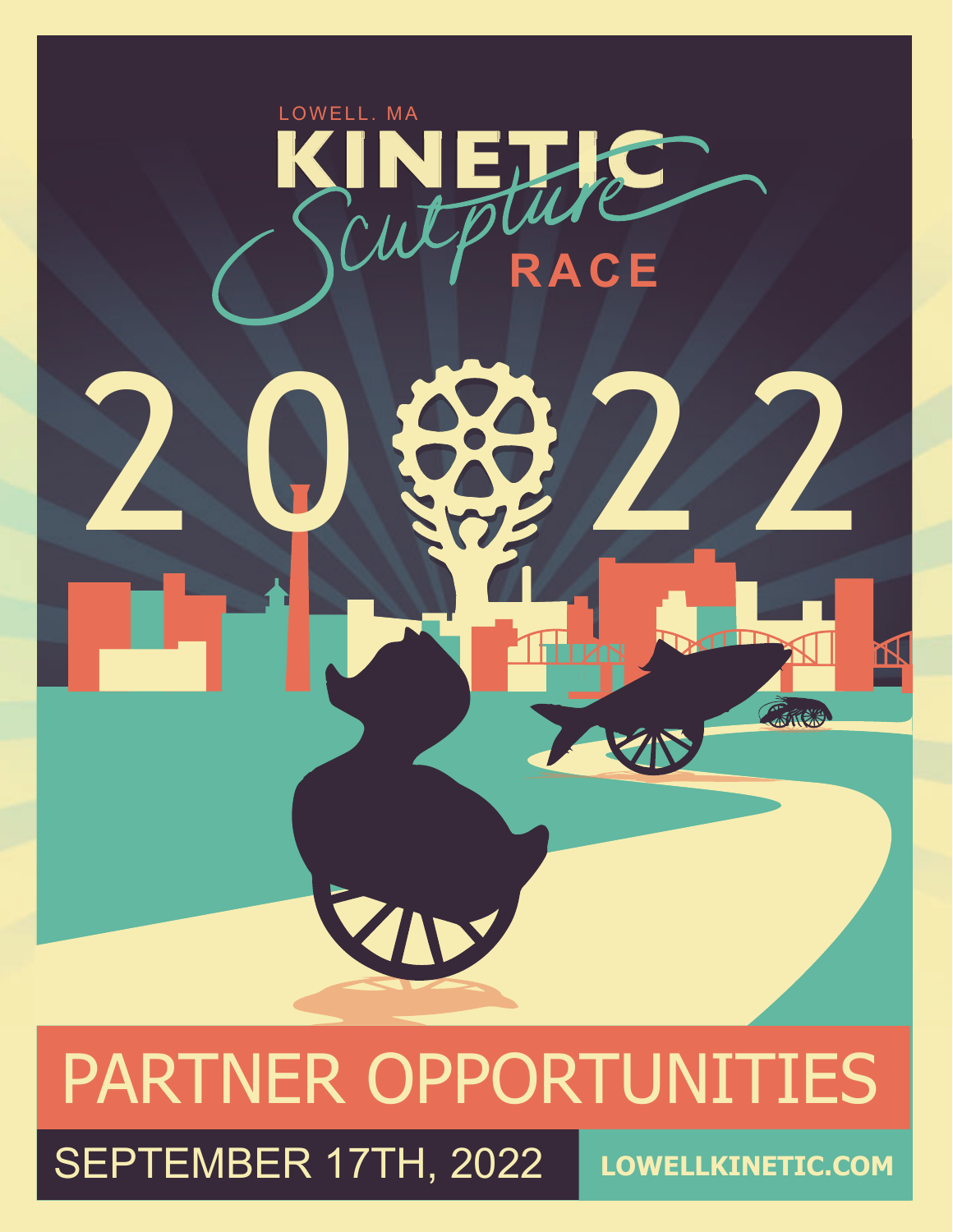# PARTNER WITH US!

FROM THE CROSSROADS OF SCIENCE, TECHNOLOGY, ENGINEERING, ART AND MATHEMATICS COMES A DYNAMIC AND SPECTACULAR RACING SPECTACLE ACROSS THE CITY OF LOWELL!

Packages feature a variety of opportunities - but we can tailor one to fit your needs.

#### ROYALTY PARTNER \$10,000

- Award named after you or your business
- All below with LKSR Swag Package for 10 people

## ACE PARTNER

\$5,000

- Signed 2021 LKSR poster artwork
- Logo on all media and advertising
- Partner announcements at all venues
- All below with LKSR Swag Package for 5 people

#### GOLDEN GEAR PARTNER \$2,500

- Logo on all race-day branding
- All below with LKSR Swag Package for 3 people

## STEAM PARTNER

### \$500

• All below with LKSR Swag Package for 3 people

## SPOKE PARTNER

- Logo on select media and advertising
- LKSR Swag Package for 1 person
- Partner announcements at select venues

## SPONSOR AN EVENT SITE or COMMEMORATIVE ITEM!

#### WATER VENUE SPONSOR \$6,000

- Renaming of the water venue and all associated banners and branding
- All benefits of an Ace Partner

#### MUD PIT SPONSOR \$3,000

- Renaming of the mud pit and all associated banners and branding
- All benefits of a Golden Gear Partner

# OFFICIAL T-SHIRT SPONSOR \$3,500

- Your logo featured prominently
- All benefits of a Golden Gear Partner

#### LKSR WRISTBANDS \$550

- Your logo featured prominently
- All benefits of a STEAM Partner

### **You can send your sponsorship commitment form and check to:**

**Greater Lowell Community Foundation 100 Merrimack St., Suite 202, Lowell, MA 01852 or email the attached form to bianca@brmpm.com**

**Contact Bianca Mauro - Producer at 617.872.6449 or lowellkinetic@gmail.com**

CHECK OUT OUR HIGHLIGHTS FROM THE 2019 RACE!

# **[CLICK HERE](https://www.youtube.com/watch?v=eOrt0ncuy4A)**

# SPONSORSHIP COMMITMENTS ARE DUE BY **JUNE 30TH**

\$250